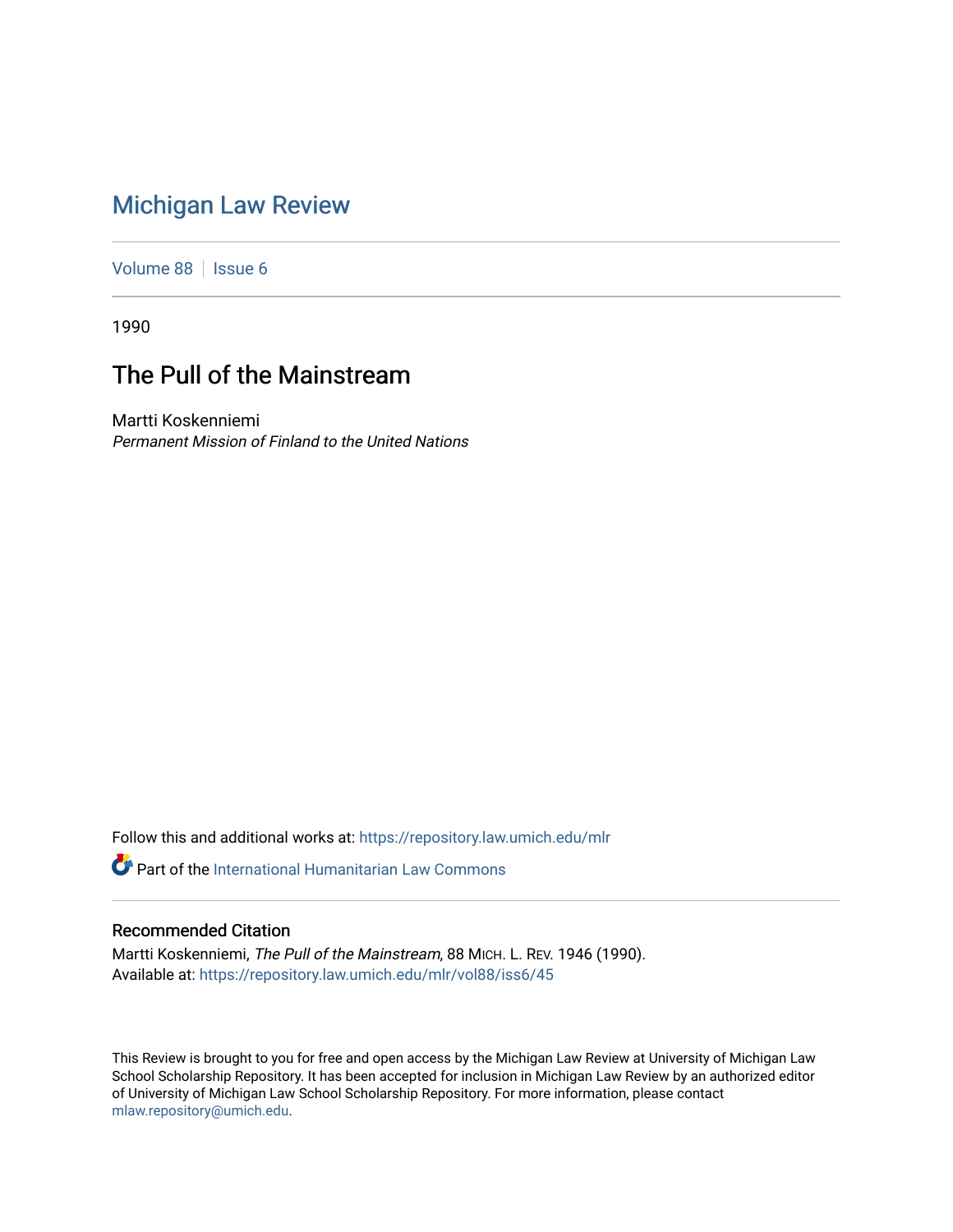## **THE PULL OF THE MAINSTREAM**

### *Martti Koskenniemi* \*

HUMAN RIGHTS AND HUMANITARIAN NORMS AS CUSTOMARY LAW. By *Theodor Meron.* Oxford: Clarendon Press. 1989. Pp. xi, 263. \$55.

I

Ever since the Grotian tradition became little more than an object of ritualistic invocation in keynote speeches at conferences of learned societies, international lawyers have had difficulty accounting for rules of international law that do not emanate from the consent of the states against which they are applied. In fact, most modem lawyers have assumed that international law is not really binding unless it can be traced to an agreement or some other meeting of wills between two or more sovereign states. Once the idea of a natural law is discarded, it seems difficult to justify an obligation that is not voluntarily assumed.

Simultaneously, however, it has been evident that if international law consisted only of formalized meetings of will called treaties, it would not seem very important. Nor would it then contain many of those norms that most lawyers believe are crucial for the functioning of the present international system (such as sovereignty, nonintervention, etc.). A thoughtful commentator once noted: "[O]ne can have a very fair idea of international law without having read a single treaty: and ... one cannot gain any very coherent idea of the essence of international law by reading treaties alone."<sup>1</sup>

The matter is particularly important in regard to norms intended to safeguard basic human rights and fundamental freedoms. If the only states bound to respect such rights and freedoms are the states that have formally become parties to the relevant instruments  $-$  and even then only within the scope of their often compromised wordings and multiple reservations  $-$  then many important political values would seem to lack adequate protection. It is inherently difficult to accept the notion that states are legally bound not to engage in genocide, for example, only if they have ratified and not formally denounced the 1948 Genocide Convention. Some norms seem so basic, so important, that it is more than slightly artificial to argue that states are legally bound to comply with them simply because there exists an

<sup>\*</sup> Counsellor (legal affairs), Permanent Mission of Finland to the United Nations, and member of the Finnish Foreign Service since 1979. Diploma in Law 1983, Oxford University; Doctor of Laws 1989, Turku University, Finland. - Ed.

<sup>1.</sup> C. PARRY, THE SOURCES AND EVIDENCES OF INTERNATIONAL LAW 35 (1965).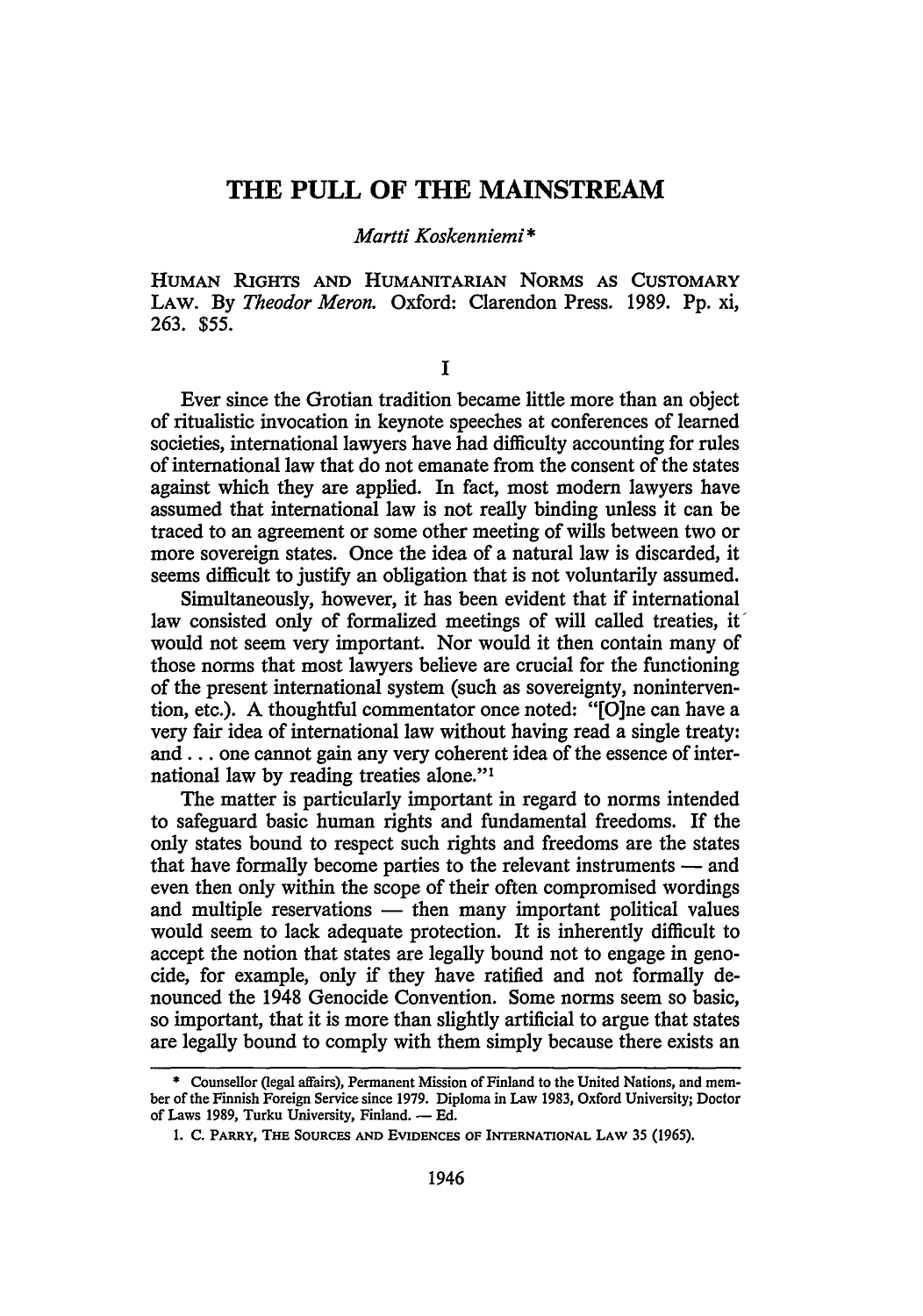agreement between them to that effect, rather than because, in the words of the International Court of Justice (ICJ), noncompliance would "shock[ ] the conscience of mankind"2 and be contrary to "elementary considerations of humanity."3

Professor Theodor Meron's book, *Human Rights and Humanitarian Norms as Customary Law,* places itself squarely within this problem: To what extent are states bound by humanitarian or human rights norms regardless of treaties, by way of customary law? The subject, an important one, is situated in a theoretical mine field. Although it seems clear that not all international law can be based upon agreement, it seems much less clear what else, then, it may be founded upon. Basic questions arise about the legitimacy of applying norms that are based on something other than voluntarily concluded agreements. A Grotian lawyer would not, of course, perceive a great difficulty. He would simply say that some norms exist by force of natural reason or social necessity. Such an argument, however, is not open to a modern lawyer or court, much less an international court, established for the settlement of disputes between varying cultures, varying traditions, and varying conceptions of reason and justice. Such conceptions seem to be historically and contextually conditioned, so that imposing them on a nonconsenting state seems both political and unjustifiable as such.

It is, I believe, for this reason  $-$  the difficulty of justifying conceptions of natural justice in modern society — that lawyers have tended to relegate into "custom" all those important norms that cannot be supported by treaties. In this way, they might avoid arguing from an essentially naturalistic -and thus suspect - position. "Custom" may seem both less difficult to verify and more justifiable to apply than abstract maxims of international justice.

Besides treaty and custom, the Statute of the ICJ in paragraph 1 of article 38 (the provision usually held to contain the authoritative statement of the sources of international law) also lists the "general principles of law recognized by civilized nations" as well as, in a secondary fashion, teachings of publicists and judicial precedent.<sup>4</sup> At first blush,

<sup>2.</sup> Reservations to the Convention on the Preservation and Punishment of the Crime of Genocide, 1951 I.C.J. 15, 23 (Advisory Opinion of May 28).

<sup>3.</sup> Corfu Channel (U.K. v. Alb.), 1949 I.C.J. 4, 22 (Apr. 9).

<sup>4.</sup> Paragraph 1 of article 38 of the Statute of the International Court of Justice states:

The Court, whose function is to decide in accordance with international law such disputes as are submitted to it, shall apply:

<sup>(</sup>a) international conventions, whether general or particular, establishing rules expressly recognized by the contesting States;

<sup>(</sup>b) international custom, as evidence of a general practice accepted as law;

<sup>(</sup>c) the general principles of law recognized by civilized nations;

<sup>(</sup>d) subject to the provisions of Article 59, judicial decisions and the teachings of the most highly qualified publicists of the various nations, as subsidiary means for the determination of rules of law.

STATUTE OF THE INTERNATIONAL COURT OF JUSTICE art. 38, para. 1.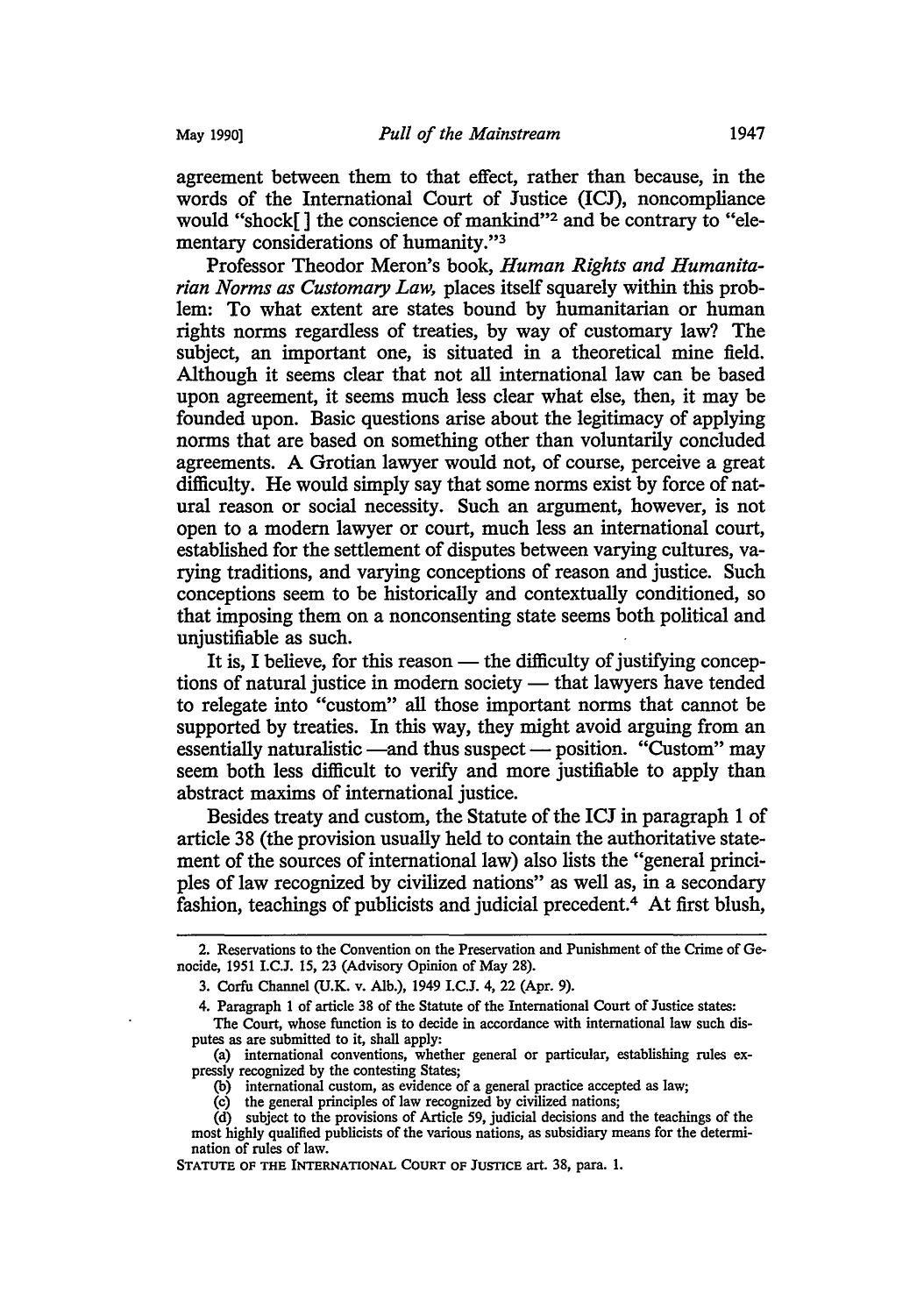the category of "general principles" would seem a suitable candidate for arguing about human rights or principles of humanitarian law. But the ICJ, for one, seems never to have made express reference to general principles. For most modern lawyers, and the World Court, international law consists, for all practical purposes, of only two sorts of norms: treaty norms and custom. All nonwritten norms  $$ whatever their basis, character, or significance  $-$  are routinely treated as customary. As a result, as a judge at the ICJ has noted, much of what we tend to call custom "is not only *not* customary law: it does not even faintly resemble a customary law."5

Professor Meron follows this strategy. Although he accepts the category of "general principles" as a valid way to argue about human rights and humanitarian norms, he does not use this argumentative tack. Nor does he examine whether, or to what extent, such norms might be valid as natural law. His reason for so doing is clearly stated: he wishes to "utilize irreproachable legal methods" to enhance "the credibility of the norms'' for which he argues (pp. 81, 246). The assumption here is that to argue in terms of general principles or natural justice is to engage in a political debate and to fall victim to bias and subjectivism. Following his rationalistic credo, Meron hopes to base human rights and humanitarian norms on something more tangible, something that jurists can look at through a distinct {objective, scientific) method and thus ground their conclusions in a more acceptable  $way - a way that would also better justify their application against$ nonconsenting states.

The starting point  $-$  hoping to argue nontreaty-based human rights and humanitarian norms as custom  $-$  however, does not fare too well in Professor Meron's careful analysis of pertinent case law and juristic opinion. He accepts the orthodox "two-element theory" of custom *(i.e.,* for custom to exist, there must be both material practice to that effect and the practice must have been motivated by a belief that it is required by law  $(p, 3)$ , yet case law contains little to actually support such a theory, although passages paying lip service to it are abundant. Thus, his analysis of the judgement by the ICJ in the *Nicaragua* case,<sup>6</sup> in which the Court inquired, *inter alia*, whether articles 1 and 3 common to all four of the Geneva Conventions of 1949 had "crystallized into" custom, concludes by noting the Court's "complete failure to inquire whether *opinio juris* and practice support the crystallization of articles 1 and 3 into customary law" (p. 36).

Meron's unwillingness to inquire into a nonwritten law which might not be "custom" in the sense of the two-element theory is sur-

<sup>5.</sup> Jennings, *The Identification of International Law,* in INTERNATIONAL LAW, TEACHING AND PRACTICE 3, *5* (B. Cheng ed. 1982).

<sup>6.</sup> Case Concerning Military and Paramilitary Activities in and Against Nicaragua (Nicar. v. U.S.), 1986 I.C.J. 14 (June 27).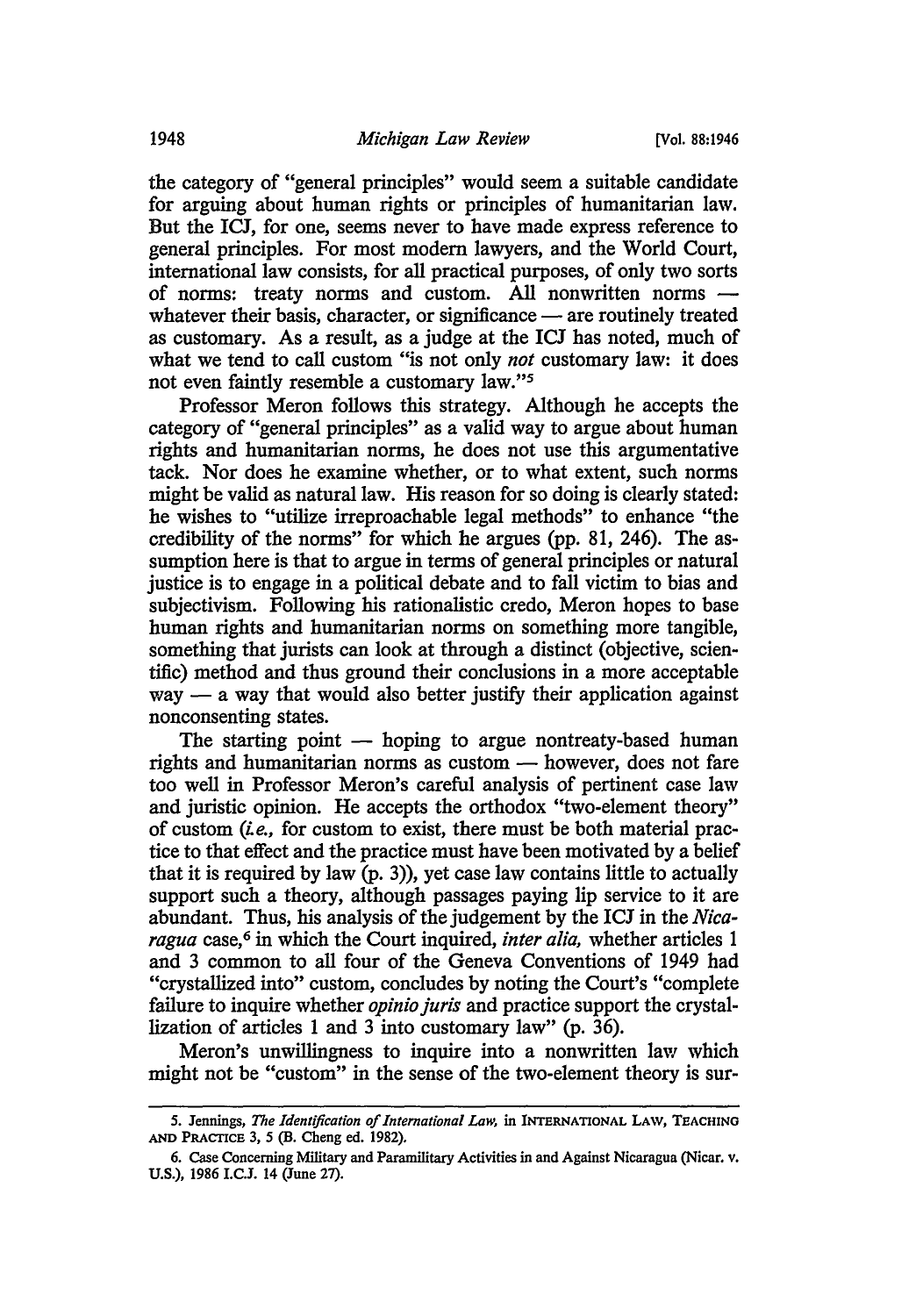prising. The results of his analysis of the pertinent ICJ practice would seem to compel him to abandon or at least completely revise the traditional view of custom. Should "custom" perhaps be thought of in terms of some deeper historical necessity, for example, as many nineteenth-century international jurists argued?7 But no such radical revision is proposed. Meron's analysis complies with the orthodox  $approach$  — however much Meron is led to conclude that legal practice does not support it.

It often seems that Meron's analysis and criticism of the ICJ's method for "finding" customary law leaves little ground for Meron himself to stand on. Sometimes Meron notes that his own "preferred indicators" for determining when a human rights norm is to be valid as custom would be whether it is repeated in instruments and confirmed in national practice (in particular, in national laws) (pp. 93-94). Yet, there is no study of national laws in the book. In another place, Professor Meron stresses that *"Opinio Juris* is thus critical for the transformation of treaties into general law" (p. 53; footnote omitted), although he does not explain how courts might ascertain the presence of this "subjective element" without making presumptions on the basis of material practice. Yet, he also holds that the ICJ has made "only perfunctory and conclusory references to the practice of states" (p. 42) and he argues that only "limited significance" is given to the two elements and that the burden of proof for establishing custom in the human rights field is lighter than usual (p. 113). Sometimes he throws the orthodox theory completely overboard by concluding that, for important human rights norms, "[t]he 'ought' merges with the 'is' " (p. 42); that the "derivation of specific rules from general principles  $\dots$  is an important process in the development of customary humanitarian law" (p. 68); and that "the central source for the rules [for internal armed conflicts] will be the principles of humanity" (p. 74).

These results are clearly correct. And yet, they are also threatening by focusing attention away from "rigorous" tests of pedigree to uncertain and controversial moral principles. It is somewhat disappointing that so much analysis seemed necessary when the conclusion would have been available from a number of important studies on the practice of the ICJ and its predecessor. 8 It appears to be the case that the Court has "instituted a system of decision-making in which the legal conclusion reached is determined by the application of rules of

<sup>7.</sup> *See, e.g.,* Vinogradoff, *Historical Types of International Law,* in 1 BIBLIOTHECA VISSERI-ANA 1 (1923).

<sup>8.</sup> *See, e.g.,* c. JENKS, THE PROSPECTS OF INTERNATIONAL ADJUDICATION 264 (1964); M. SØRENSEN, LES SOURCES DU DROIT INTERNATIONAL 108-11 (1946); Haggenmacher, *La doctrine des deux elements du droit coutumier dans la pratique de la cour intemationale,* 90 REVUE GENERALE DE DROIT INTERNATIONAL PUBLIC 5 (1986); Virally, *The Sources of International*  Law, in MANUAL OF PUBLIC INTERNATIONAL LAW 116, 133-35 (M. Sørensen ed. 1968).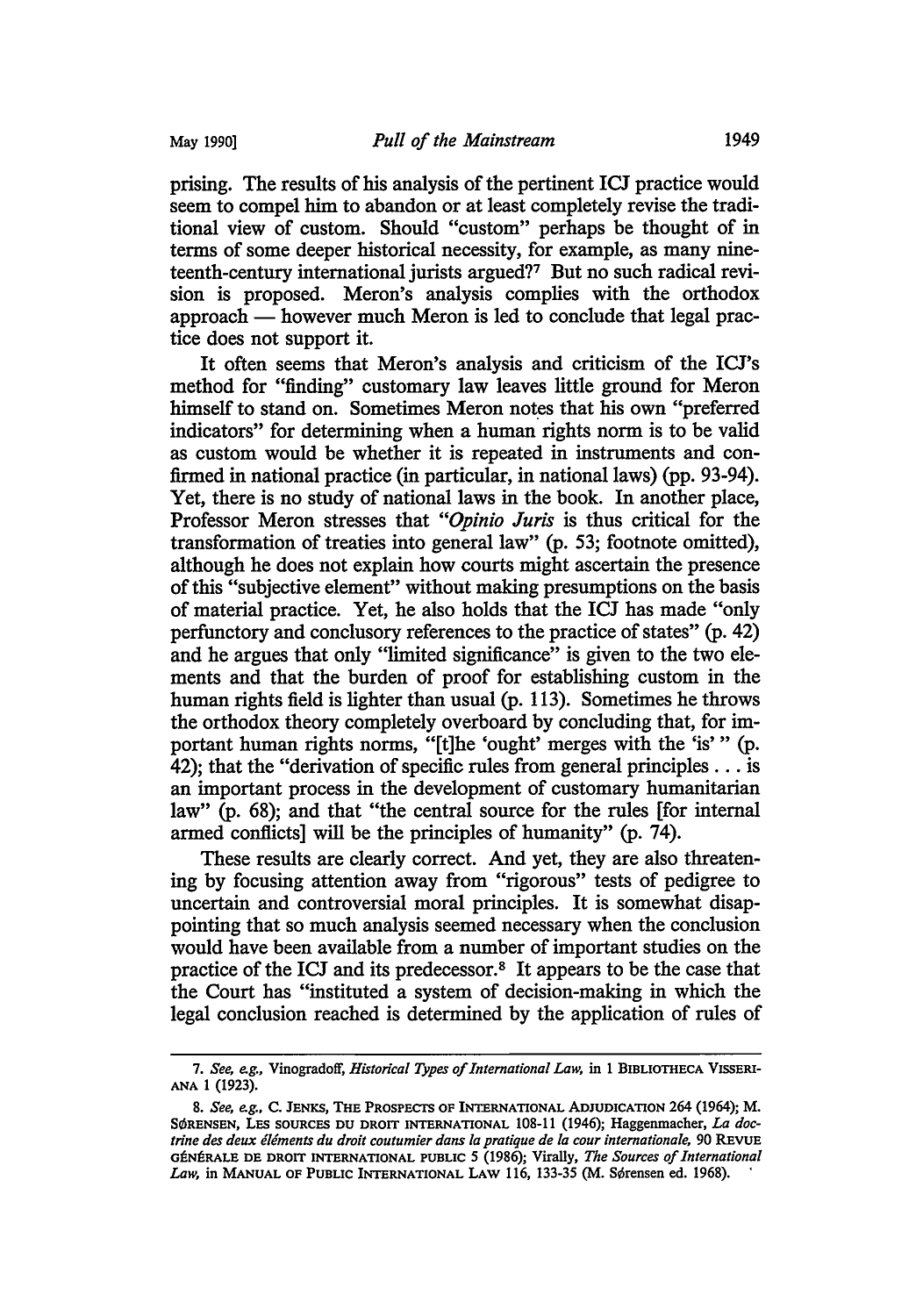law largely treated as self-evident."9 Meron's book would have been a more important contribution to human rights law if, instead of arriving where most thoughtful scholars have arrived on the subject for the past forty years, it had attempted an analysis of what makes a norm binding even absent a basis in treaty, if not the practice and the *opinio.*  But there is no analysis of the political right in the book, no "derivations" from general principles or from principles of humanity, and no attempt to take the Court's departures from orthodox custom seriously.

Although Meron does not analyze the various general theories of international custom (and no such analysis is really needed), he does review the arguments used by lawyers seeking to make treaty-based human rights norms binding on nonparties. The four principal argumentative strategies claim that a norm is binding for nonparties if (1) it can be deduced from the provisions — in particular articles 55 and  $56$  — of the United Nations Charter; (2) it is supported by a general (even if perhaps not unanimous) consensus; (3) it has become a "general principle of law" in the sense of article 38 of the Statute of the ICJ; or (4) it has been tacitly accepted by nonparties as well (pp. 81- 106). Of these, Meron concentrates on the last two, which he thinks are the most likely to succeed.

The category of "general principles," it must be noted at the outset, does not signify for Professor Meron what is signified to the drafters of the ICJ Statute  $-$  particularly Baron Descamps.<sup>10</sup> General principles are not natural or even quasi-natural principles but generalizations from municipal jurisprudence (pp. 88-89). But one wonders whether this is really the secret of their apparent relevance. Given that it is practically impossible to collect representative data of such jurisprudence, and given that only a minority of countries apply a *stare decisis* system, the usefulness of this approach seems doubtful. For a continental lawyer  $-$  such as this author  $-$  using basically American and British cases to argue for general principles is a questionable strategy. It is true that analyzing American cases  $-$  as Meron has done  $-$  is a useful tool for illustrating the structure of typical argumentation in human rights as in other cases. But I would be very hesitant to imply that the arguments by U.S. courts in, for instance, the much-debated *Filartiga v. Pena-Ira/a* 11 and *Tel-Oren v. Libyan Arab Republic* 12 cases possess any formal authority in determining the obligations of other states. Perhaps this is not what Meron

<sup>9.</sup> Kearney, *Sources of Law and the International Court of Justice,* in 2 THE FUTURE OF THE INTERNATIONAL CoURT OF JUSTICE 610, 653 (L. Gross ed. 1976).

<sup>10.</sup> *See* ADVISORY CoMMITTEE OF JURISTS, PROCEs-VERBAUX OF THE PROCEEDINGS OF THE COMMITTEE 293 (1920).

<sup>11. 630</sup> F.2d 876 (2d Cir. 1980).

<sup>12. 726</sup> F.2d 774 (D.C. Cir. 1984).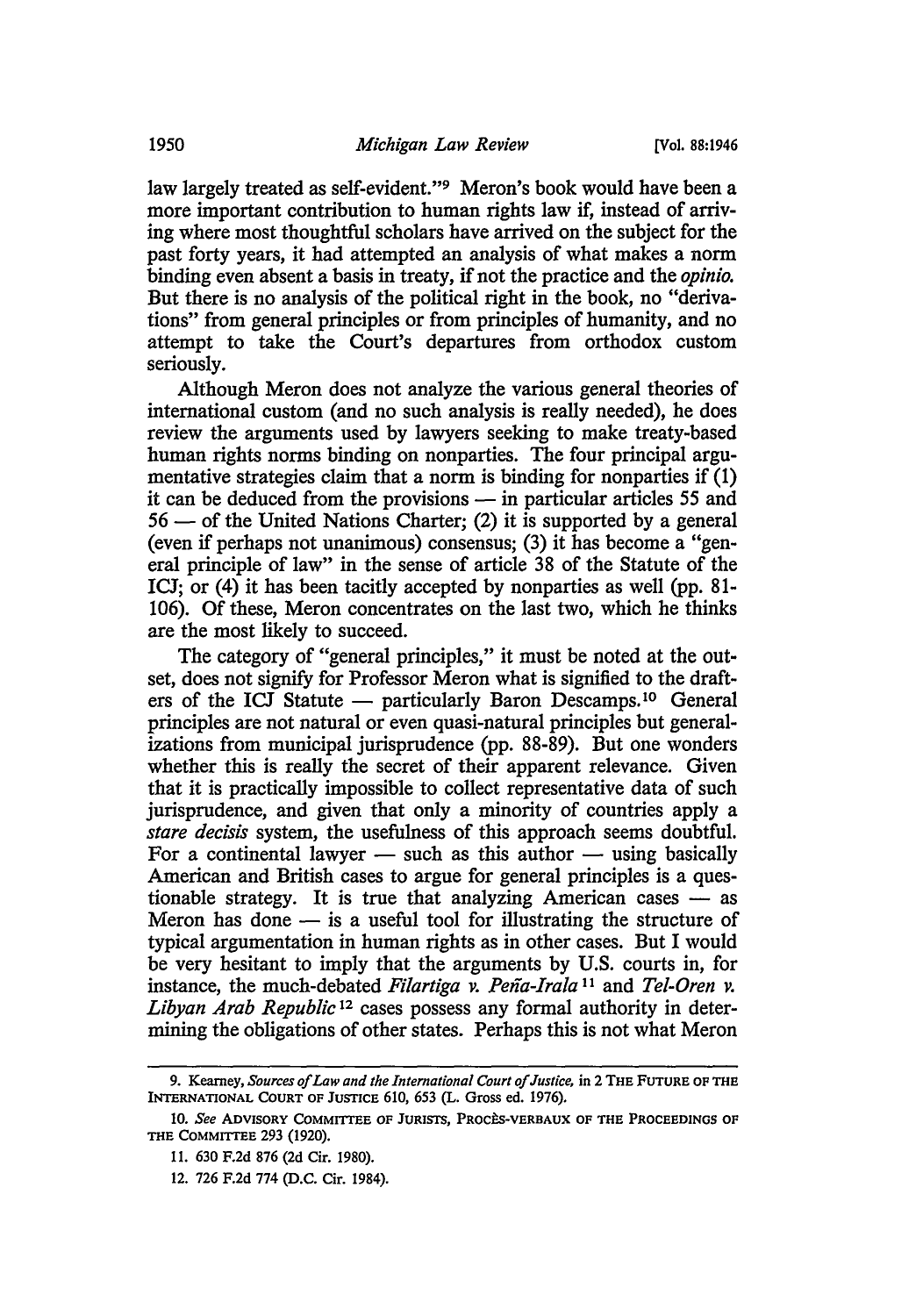implies. Maybe he merely intends to show the typical (natural!) way in which the relevant norms (prohibition of torture and terrorism) are applicable. But, in that case, he should have considered those arguments on their merits, not merely described their use in U.S. courts. Yet the book contains no such discussion. One is left with the feeling that Meron's very discussion  $-$  informative though it is  $-$  is more intended to show American lawyers how to plead when pressing a human rights case in American courts than to reveal much about international law.

The other strategy recommended by Meron as an "effective means for expanding the universality of international human rights" (p. 89)  $-$  arguing on the basis of tacit acceptance ("acquiescence")  $-$  is a strategy much used in international litigation.<sup>13</sup> Using it for the purposes he intends, however, meets with the difficulties any consensualism is bound to confront. First, it contains the unpleasant implication that people have human rights only so far as actually accepted by states. It thus leaves the door open for a state to come up with evidence actually denying its intent to be bound by others' treaties. Second, and relating to the first point, it meets with difficulties of proof. If a state denies that it has consented to a human rights norm embedded in a treaty to which it has refrained from being a party, how can we justifiably claim to know which norms that state has consented to *better* than the state itself does? The very assumption that we could seems odd. It provides a justification for overruling a state's express report about its will  $-$  in this sense it is a Hobbesian argument which posits the arguer in the place of Leviathan. It also destroys the liberal justification for relying on consent — and the justification for basing social order on a popular vote  $-$  in the first place: Why do this if someone else (we) can know better?

In fact, arguing from tacit consent tends to be a camouflage for arguing from a conception of justice, most frequently from the principle that legitimate expectations should not be ignored. It is not really  $-$  despite appearances  $-$  a consensual argument at all.<sup>14</sup> This is the lesson of the judgment by the ICJ in the *Nuclear Tests* cases, 15 in which the court held France bound by certain statements made by its president and foreign minister despite other evidence that France never intended to assume a legally enforceable obligation. This result, however, is not a conclusion about someone's consent, but an extrapolation of what seems just or, as the Court here put it, in accordance

<sup>13.</sup> *Cf* M. KOSKENNIEMI, FROM APOLOGY TO UTOPIA: THE STRUCTURE OF INTERNA-TIONAL LEGAL ARGUMENT 284-341 (1989).

<sup>14.</sup> Cf. C. PATEMAN, THE PROBLEM OF POLITICAL OBLIGATION: A CRITIQUE OF LIBERAL THEORY 15-17, 81-98 (2d ed. 1985).

<sup>15.</sup> Nuclear Tests (N.Z. v. Fr.), 1974 I.C.J. 457 {Dec. 20); Nuclear Tests (Aus. v. Fr.), 1974 I.C.J. 253 (Dec. 20).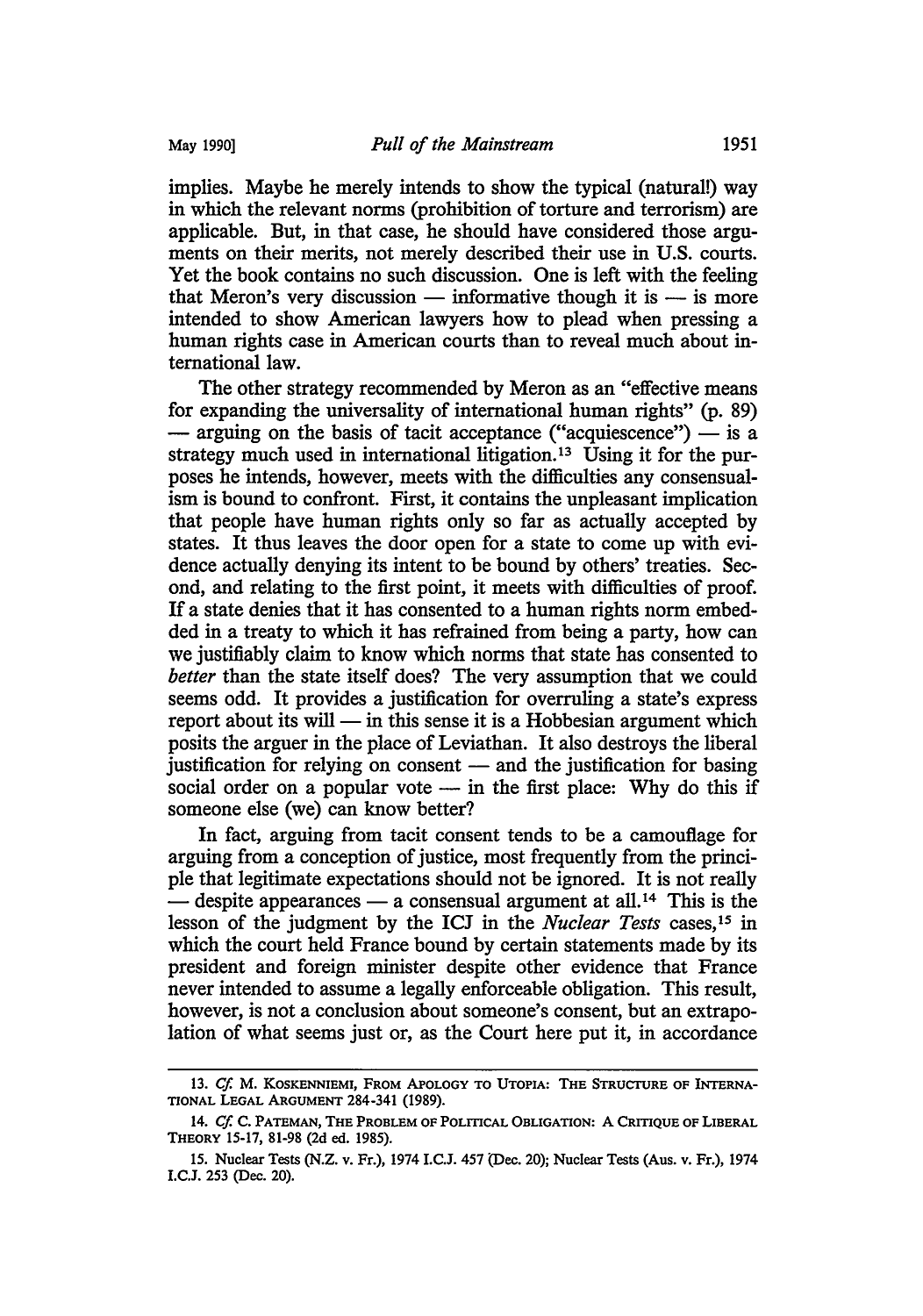with the good faith principle.<sup>16</sup> Therefore, it is hardly consistent with the orthodox theory of customary law, nor, for that matter, with the assumptions of legal objectivity behind liberal legal theory.

Throughout the book one has the impression that whenever Meron states that some humanitarian or human rights principle is a part of customary law, the conclusion does not really follow from the arguments, but instead existed in Meron's head even as the arguments were chosen. This feeling is in no way diminished by the fact that he continually changes the types of arguments he puts forward to support his conclusions. Sometimes he relies quite openly on a shared intuition between the reader and himself. The feeling is, in other words, that Professor Meron has quite strong opinions about which norms should be included among those that are binding even beyond specific treaties, 17 and that he uses whichever arguments are available to support them.

This is intended less as a criticism than a point of reflection. Might it not be that the certainty we have of the illegality of genocide, or of torture, or of depriving ethnic wholes the right of self-determination, is *by itself sufficient reason* to include those norms in international law? What does it add to such certainty if we find, or do not find, a precedent, a state, or the United Nations General Assembly, saying the same? Very little, I feel.

My point is as follows: In his wish to look for "irreproachable legal methods" to argue for the validity of nontreaty norms, Professor Meron has tried to rely on the traditional two-element theory of custom — the material practice and the *opinio juris*. His hope was that these would provide a noncontroversial litmus test that would finally convince everyone of the certainty of his conclusions. As Meron himself shows, however, this test is in fact relatively useless. It is useless, first, because the interpretation of "state behavior" or "state will" is not an automatic operation but involves the choice and use of conceptual matrices that are controversial and that usually allow one to argue either way. But it is also, and more fundamentally, useless because we do not wish to condone anything that states may do or say, and because it is really our certainty that genocide or torture is illegal that allows us to understand state behavior and to accept or reject its legal message, not state behavior itself that allows us to understand that these practices are prohibited by law. It seems to me that if we are uncertain of the latter fact, then there is really little in this world we can feel confident about.

<sup>16.</sup> Nuclear Tests (Aus. v. Fr.), 1974 I.C.J. at 268.

<sup>17.</sup> Meron's list includes the prohibition of torture and racial discrimination, and the minimum guarantees for humane treatment found in article 3 of the Geneva Conventions. *See* pp. 46- 47 (his list of customary standards in Geneva Convention No. IV); pp. 94-98 (his list of general human rights norms).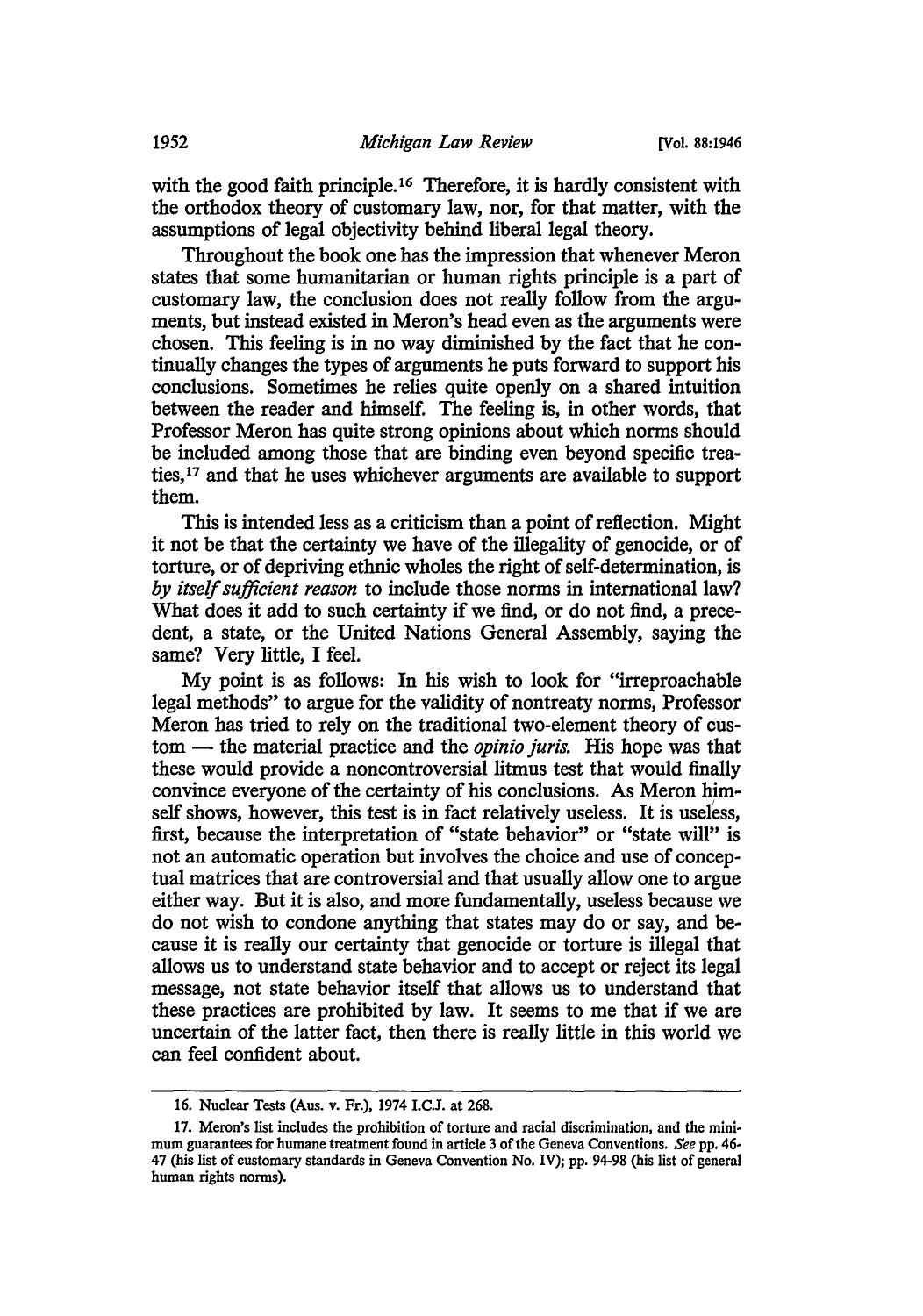In other words, finding juristic evidence (a precedent, a habitual behavior, a legal doctrine) to support such a conclusion adds little or nothing to our reasons for adopting it. To the contrary, it contains the harmful implication that it is *only* because this evidence is available that we can justifiably reach our conclusion. It opens the door for disputing the conclusion by disputing the presence of the evidence, or for requiring the same evidence in support of some other equally compelling conclusion, when that evidence might not be so readily available.

It is, of course, true that people are uncertain about right and wrong. The past two hundred years since the Enlightenment and the victory of the principle of arbitrary value have done nothing to teach us about how to know these things or how to cope with our strong moral intuitions. 18 But one should not pretend that this uncertainty will vanish if only one is methodologically "rigorous." If the development of the human sciences has taught us anything during its short history, it is that the effort to replace our loss of faith in theories about the right and the good with an absolute faith in our ability to understand human life as a matter of social "facts" has been a failure. We remain just as unable to derive norms from the facts of state behavior as Hume was. And we are just as compelled to admit that everything we know about norms which are embedded in such behavior is conditioned by an anterior — though at least in some respects largely shared  $-$  criterion of what is right and good for human life.

II

There is little else to be said about Professor Meron's discussion in Parts I and II of the book dealing with the customary law character of humanitarian and human rights norms. The discussion is balanced and the conclusions are usually intuitively acceptable. They are not so, however, because Meron succeeds in showing how well they correspond to state practice, but because they, for the most part, appear reasonable and coincide with our moral imagination. For example, he discusses at length whether a provision in a treaty allowing reserva $tions$  — or not allowing them — is relevant in determining the customary character of that provision. Meron concludes, correctly, that these facts may have some probative value although they remain unreliable as rules for determining whether the respective provision might be valid as custom (p. 24). The point I want to make here is that the contextual assessment that ascertains the customary character of a provision cannot be fitted within any rigid "method" for finding custom in every case. It is a practical matter (in the sense of being related to normative *praxis)* that requires making contested, political evalua-

<sup>18.</sup> *Cf.* A. MACINTYRE, AFTER VIRTUE: A STUDY OF MORAL THEORY (2d ed. 1984).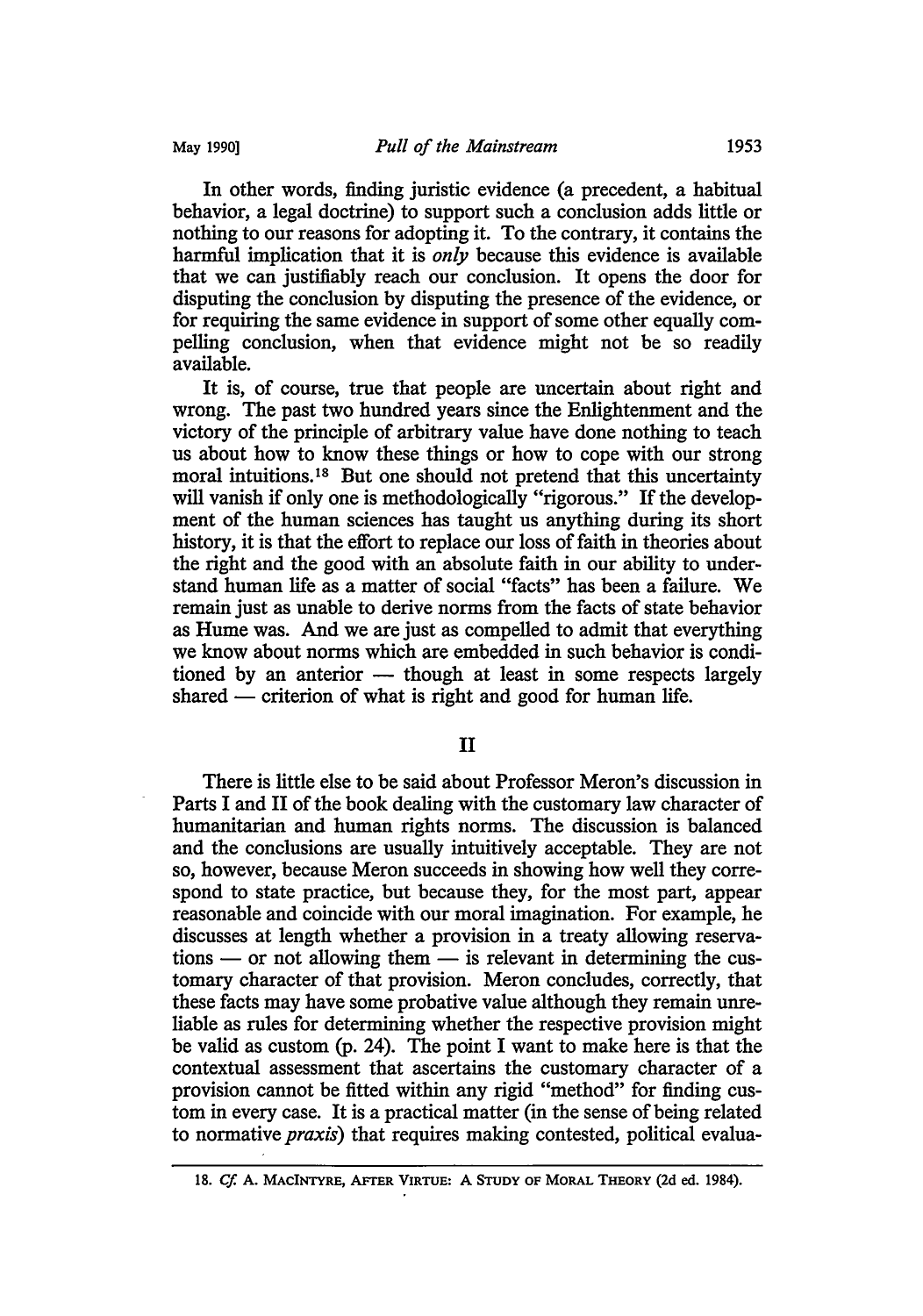tions. It is not a rule-determined activity but one which gives meaning to rules (namely rules concerning reservations, consent, and *jus cogens)* and which therefore remains external to them.

Meron also discusses the transformation of treaties into custom with particular reference to norms enshrined in the 1949 Geneva Conventions and the 1977 Additional Protocols. He considers, for example, whether practice by treaty parties constitutes relevant "practice," the effect of occasional deviations and possible reactions to them, and the scope of the relevant practice by nonparties. But his framing of the problem is notoriously problematic. A treaty may be evidence of custom (in the sense that it shows the importance of a norm to its parties) or evidence of the absence of custom (otherwise we must remain puzzled about the need to conclude the treaty in the first place).<sup>19</sup> Professor Meron is aware of these  $-$  and other  $-$  paradoxes, but his discussion does little more than lay them in the open. At a significant place in his argument, he contends that "[b]oth scholarly and judicial sources have shown reluctance to reject conventional norms whose content merits customary law status as candidates for that status  $\dots$  " (p. 57). This, he adds, "may reflect the strength of moral claims" for their application (p. 57). Again, this seems quite correct but is simultaneously puzzling if one remembers Meron's insistence on the "two-element" method. Again, one seems drawn into a contextual assessment of the political significance of the treaty.

Consider, for example Professor Meron's account of how the United States determined which of the rules in Protocol I to the Geneva Convention (which the United States has not ratified) had customary law character. The determination, it seems, was "guided both by considerations of [the United States'] own military interests and by policy and value judgments" (p. 68). Meron should take this as an affirmation that such factors do indeed play a role in this determination, yet he does not. At least he should list this finding among the state practices he uses to draw consequences from.

#### III

Lawyers  $-$  and international lawyers are no exception  $-$  often assume that the core of law consists of norms enforced by sanctions. There may even be some doubt about whether norms alone, without some regime for enforcing them, can properly be called legal norms at all. As is well known, this point is frequently asserted to deny the

<sup>19.</sup> Thus, in Libyan Am. Oil Co. v. Government of the Libyan Arab Republic, 20 INTL. LEGAL MATERIALS 1, 72-73 (1981), the Arbitrator regarded lump sum agreements whereby less than full compensation was paid as evidence of custom which did not provide for full compensation in nationalization cases. However, lump sum agreements were treated as conscious *depar tures from* a customary standard offull compensation by the Iran-United States Claims Tribunal in Sedco, Inc. v. National Iranian Oil Co., 25 INTL. LEGAL MATERIALS 629, 633 (1986).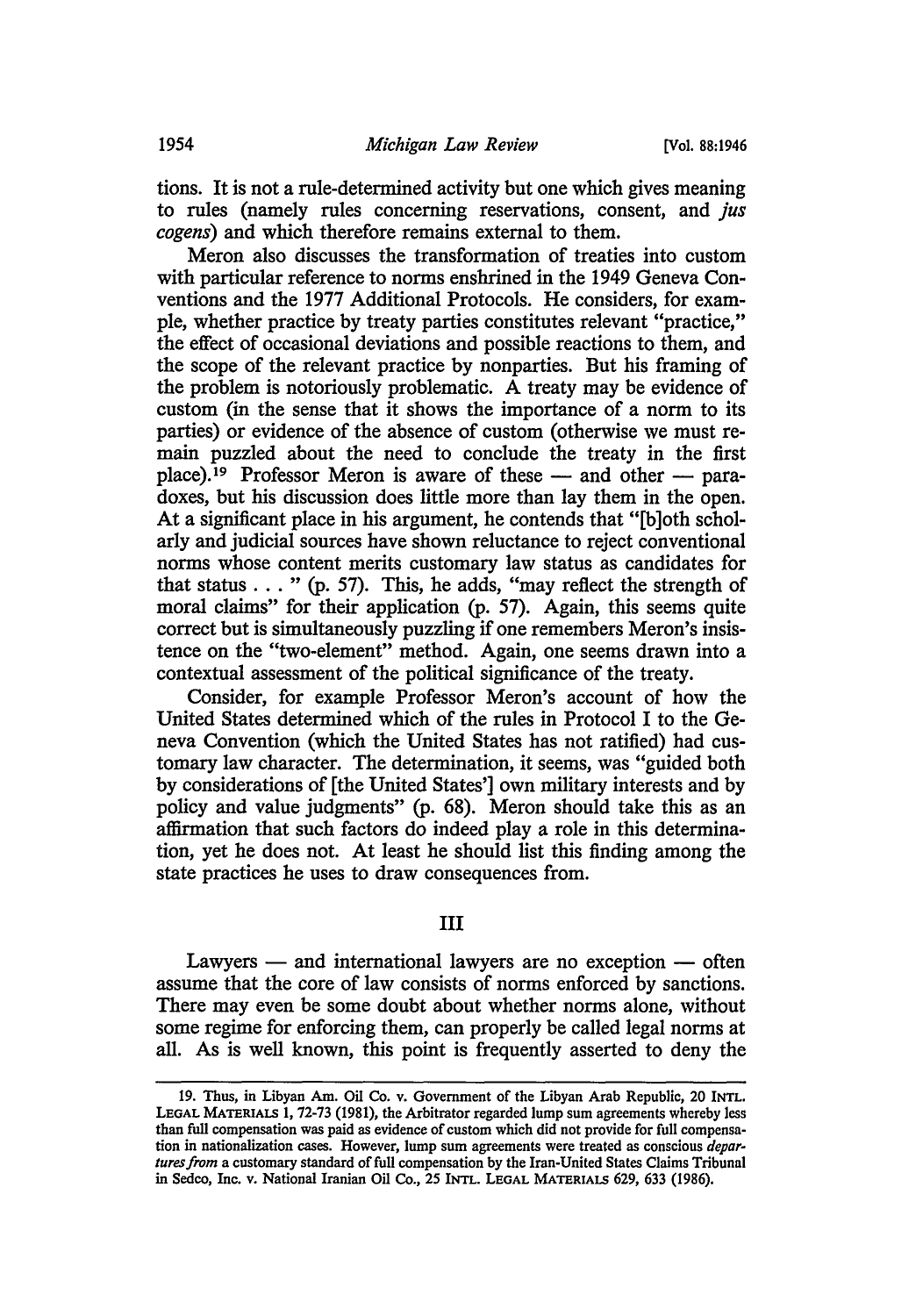"legal" character of intersovereign law.20

If international lawyers have had some trouble convincing critics about the legal character of their law in the absence of effective sanctions, they have experienced even more difficulty when arguing for the "hard law" character of international human rights norms. Therefore, the third, and longest, part of Professor Meron's book  $-$  discussing the international responsibility of states for violations of human rights standards - seems of paramount importance for human rights lawyers (pp. 136-245). If human rights are really connected with a regime of international accountability, then they might emerge from their association with "soft" ethico-political principles onto the level of hard law.

This part of Meron's book is divided into eleven sections, which deal with most of what are usually thought of as central issues in the international law of responsibility. Professor Meron discusses, *inter alia,* problems relating to attribution of responsibility (private acts/ state responsibility), the application of the domestic remedies rule with respect to citizens and foreigners, the relevance of the problematic distinction between obligations of conduct and of result, the usefulness of the notion of obligations *erga omnes,* the distinction between international crimes and delicts, exceptions to the responsibility rule (state of necessity), and modalities for realizing responsibility (national vs. international enforcement).

Here, too, the discussion is balanced and methodologically "rigorous" and one finds little substantive disagreement with Meron's conclusions. He argues that international human rights norms are hard law, just as any other international norms, being connected with an identical accountability regime. The main problem here relates to Meron's admission that "[d]ue to the scarcity of practice ... our discussion will frequently be largely theoretical" (p. 137). This admission detracts somewhat from Meron's wish to show that human rights norms are "hard law," enforceable - and actually enforced - by national and international courts and mechanisms. To speak of a regime may even seem somewhat grandiose in view of the virtual absence of relevant practice outside of specific treaties, such as the European Convention on Human Rights (1950) and its American counterpart (1970) as well as the International Covenant on Civil and Political Rights (1966). As Meron notes, a general regime exists nowhere apart from the drafts and reports of the International Law Commission, the United Nation's main body for the codification and progressive development of international law. These drafts and reports are not classifiable as custom by any classical test, yet, according to Meron, they still "give a useful indication of customary law" (p. 137). For all practical

<sup>20.</sup> *See, e.g .•* F. HAYEK, THE ROAD TO SERFDOM 173 (1950).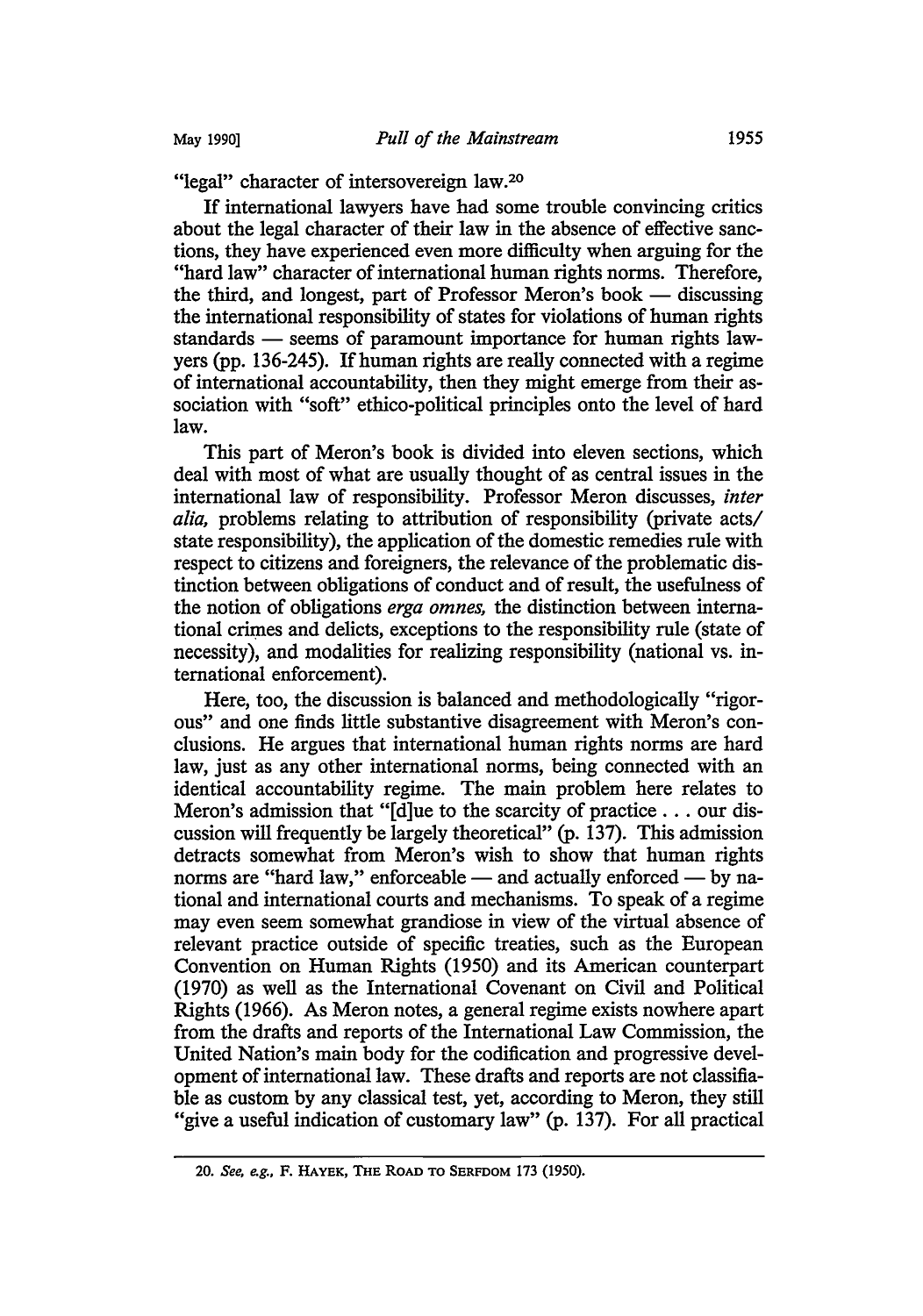purposes, his discussion uses those materials as if they contained an authoritative statement of custom.

The International Law Commission (ILC) has discussed international responsibility for most of its forty-three-year existence. Its current project, begun in 1969, contains a repository of valuable materials on the matter. These materials can  $-$  and should  $-$  be used in any discussion concerning the law of responsibility. But the fact that the materials are only drafts and reports, that the project itself is far from finished, and that it is the subject of much academic as well as diplomatic controversy shows that one is moving here among a host of uncertainties.

This may explain why much, if not most, of Meron's discussion not dealing with the views of the ILC on particular matters concentrates on the application of human rights treaties by organs established in them. The lengthy, handbook-like section on "mapping recourse options" for addressing breaches (pp. 136-54) is almost exhaustively concerned with treaty-based remedies. These remedies are, of course, generally inapplicable to breaches of customary norms (unless the customary norm is included or interpreted into the respective instrument). In any case, the jurisdiction of the treaty bodies is based on the acceptance of their jurisdiction by the parties. Nevertheless, and despite any doctrinal problems this may involve, the practice of these bodies does have relevance for the interpretation and application of general human rights norms as well. To this extent, Professor Meron's approach seems justified. One would, perhaps, have only hoped for a discussion of the basis on which such generalizations are made — particularly in view of the recognized under-utilization of the treaty mechanisms for state complaints, which seems to indicate that pleading human rights cases is not "business as usual" among states.

Outside the practice of the European Convention, there are no cases in which a state has filed a complaint within a supervisory body under the relevant provisions of the political covenant, the racial discrimination convention (1966), or the torture convention (1984). The complete nonuse of the state complaint procedure in these treaties, and the virtually complete absence of practice concerning international accountability for human rights violations does make it problematic to argue that such accountability exists as matter of customary law — unless, of course, "custom" is understood as a modern code word for something politically compelling.

Meron's discussion of imputability follows closely the work of the ILC in this field. He accepts the Commission's conclusion that both authorized as well as unauthorized acts by state organs create responsibility (pp. 156-59). Though this is clearly correct as a matter of policy (it being otherwise virtually impossible to establish responsibility), it is doubtful whether many states will accept this conclusion — par-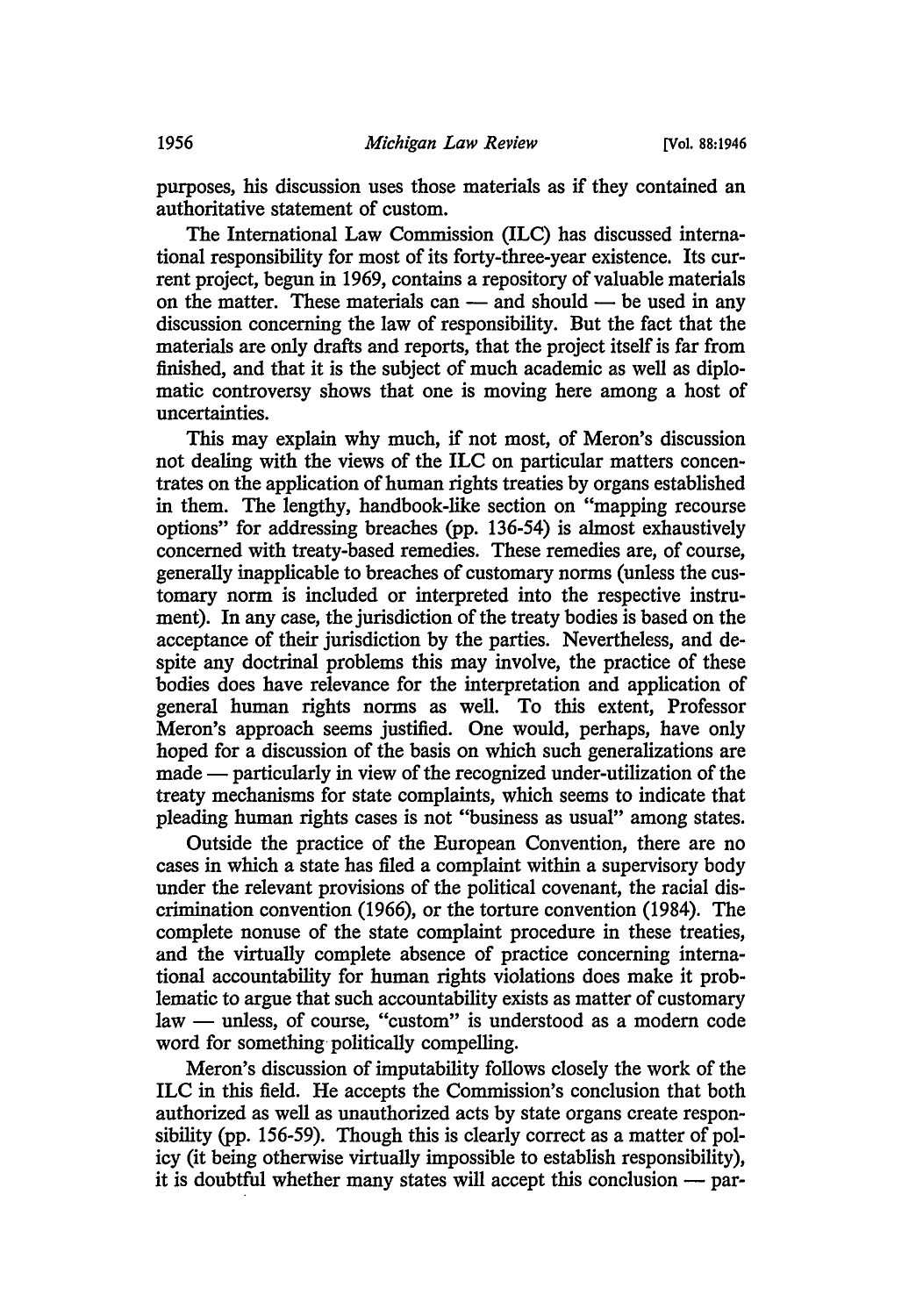ticularly because he also concludes that states are directly responsible for acts of even minor officials (pp. 158-60). The latter point is affirmed by a large jurisprudence concerning acquiescence or estoppel, for instance, in which the acts, statements, or silence by minor officials have sufficed to bind the state.<sup>21</sup> Indeed, were this otherwise, many of those whose rights are constantly violated by officials in the regular police force, for instance, would have no remedy. The combined conclusion — that states are responsible even for nonauthorized acts of minor officials — though evidently tempered by the exhaustion-of-local-remedies rule is perhaps inevitable if one wishes to have an effective accountability system for violations of human rights. Still, one wonders whether such a principle can in any near future become anything close to effective reality.

Meron shares the classical view that responsibility in relation to acts of private persons is connected to the state's duty of care (due diligence) (p. 171). Responsibility is triggered if the state failed to take preventive measures. What such measures might be is determined by a "reasonable person" standard and necessarily varies from case to case and probably also from country to country.22 That there is something of a double standard favoring economically worse-off countries seems today quite clear.<sup>23</sup> The broad standard set down by the Inter-American Court of Human Rights in the *Veldsquez-Rodrfguez* case24 is probably close to the customary one, as noted by Meron. However, it is uncertain to what extent the jurisprudence of the European Court can be argued to support a customary standard. Here the European Court has repeatedly noted that states that are parties to the European Convention must legislate to give effect to its provisions. It does not seem possible to draw the analogy that states should also legislate to give effect to the uncertain and varying customary standard of due diligence.

One might be prompted to ask, however, whether "due diligence" is a proper concept within which to grasp the evolving law of state responsibility at all. It bears a relationship to fault liability which is today widely criticized. The construction of the due care standard may often take place with little or no concern to whether state organs actually knew about a violation or had any chance of preventing it.

<sup>21.</sup> *See, e.g.,* Temple of Preah Vihear (Cambodia v. Thailand), 1962 l.C.J. 6, 25 (June 15); Cahier, *Le comportement des etats comme source de droits et d'obligations,* in RECUEIL D' ETUDES DE DROIT INTERNATIONAL EN HOMMAGE A PAUL GUGGENHEIM 237 (1968).

<sup>22.</sup> *Cf Affaire des biens Britanniques\_au Maroc Espagnol,* (U.K. v. Spain), 2 R. Intl. Arb. Awards 615, 644 (1925).

<sup>23.</sup> *See, e.g.,* Fitzmaurice, *The Future of Public International Law and of the International Legal System in the Circumstances of Today* in LIVRE DU CENTENAIRE 1873-1973: EVOLUTION ET PERSPECTIVES DU DROIT INTERNATIONAL 198, 232 (1973); G. DE LACHARRIERE, LA POLl-TIQUE JURIDIQUE EXTERIEURE 63 (1983).

<sup>24.</sup> Velasquez Rodriguez Case, 28 INTL. LEGAL MATERIALS 291 (Inter-American Court of Human Rights, July 29, 1988) (1989).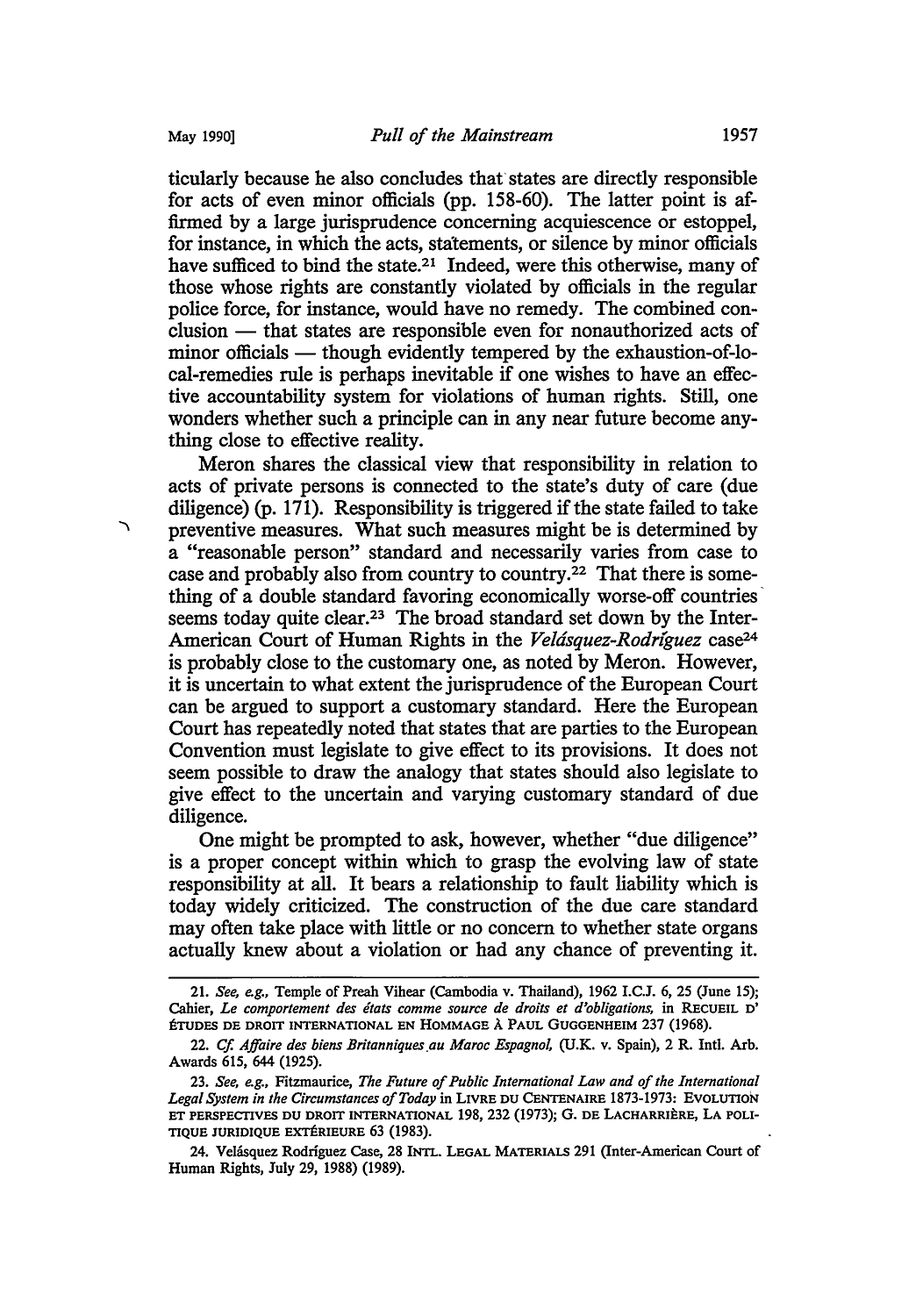The presumption of knowledge, based on territorial control  $-$  as constructed by the ICJ in the *Corfu Channel* case,<sup>25</sup> for example - comes very close to an objective responsibility which is triggered by many considerations, among which subjective "fault" in some agent may be only a minor concern. As is clear to anyone having read the statements by state representatives at the Sixth Committee of the UN General Assembly when it undertakes its annual discussion of the ILC topic "Liability for Injurious Consequences of Acts not Prohibited by International Law"  $-$  a topic introduced in 1980 and discussed each autumn since  $-$  no-fault liability (notwithstanding terminology and the somewhat painful attempts to distinguish between "liability" and "responsibility" in international law) has never come close to receiving the consent of states. But consent, *too,* may be a relatively minor matter here.

In fact, Meron comes close to adopting this view in his discussion of the relationship of "obligations of means" and "obligations of result" (pp. 182-88). He concludes that most human rights obligations are, or can be conceived of as, obligations of result (pp. 184, 188). Clearly, for the reality of those obligations, this is the only acceptable conclusion — though many would not accept it.<sup>26</sup> But it also brings in a nonfault-related standard and it renders largely superfluous any inquiry into whether anyone has acted with due diligence. It may be in order not to impose a pure no-fault standard on states that Meron still contends that "[o]bligations of means and obligations of result do not compete with, but complement, one another" (p. 184). Such a "combination" might leave it open to argue in terms of due diligence after all, and thus escape from the consequence, so hard to accept by states, that they might be responsible for some act or event which they had no practical means of preventing.

There is virtually no discussion of the customary status or responsibility attached to economic, social, and cultural rights in the book. While one can appreciate the difficulties that such a discussion would create, reference to the problem might still have been appropriate, at least in the present context. It seems that a state's obligations relating to economic, social, and cultural rights  $-$  whatever their basis  $-$  cannot easily be construed in terms of obligations of result. As often observed, these rights are "programmatory" in some way that is difficult to define precisely but which clearly implies that the state has an obligation to act, instead of an obligation to achieve a result.

The discussion concerning the highly problematic conceptions of norms *erga omnes* brings in very little that would alleviate the intuitive feeling that what is at issue here is simply a political evaluation of the importance of some norms (or compliance with them) vis-à-vis others.

<sup>25.</sup> Corfu Channel (U.K. v. Alb.), 1949 I.C.J. 4, 18-22 (Apr. 9).

<sup>26.</sup> *See, e.g.,* P. REUTER, DROIT INTERNATIONAL PUBLIC 37 (5th ed. 1976).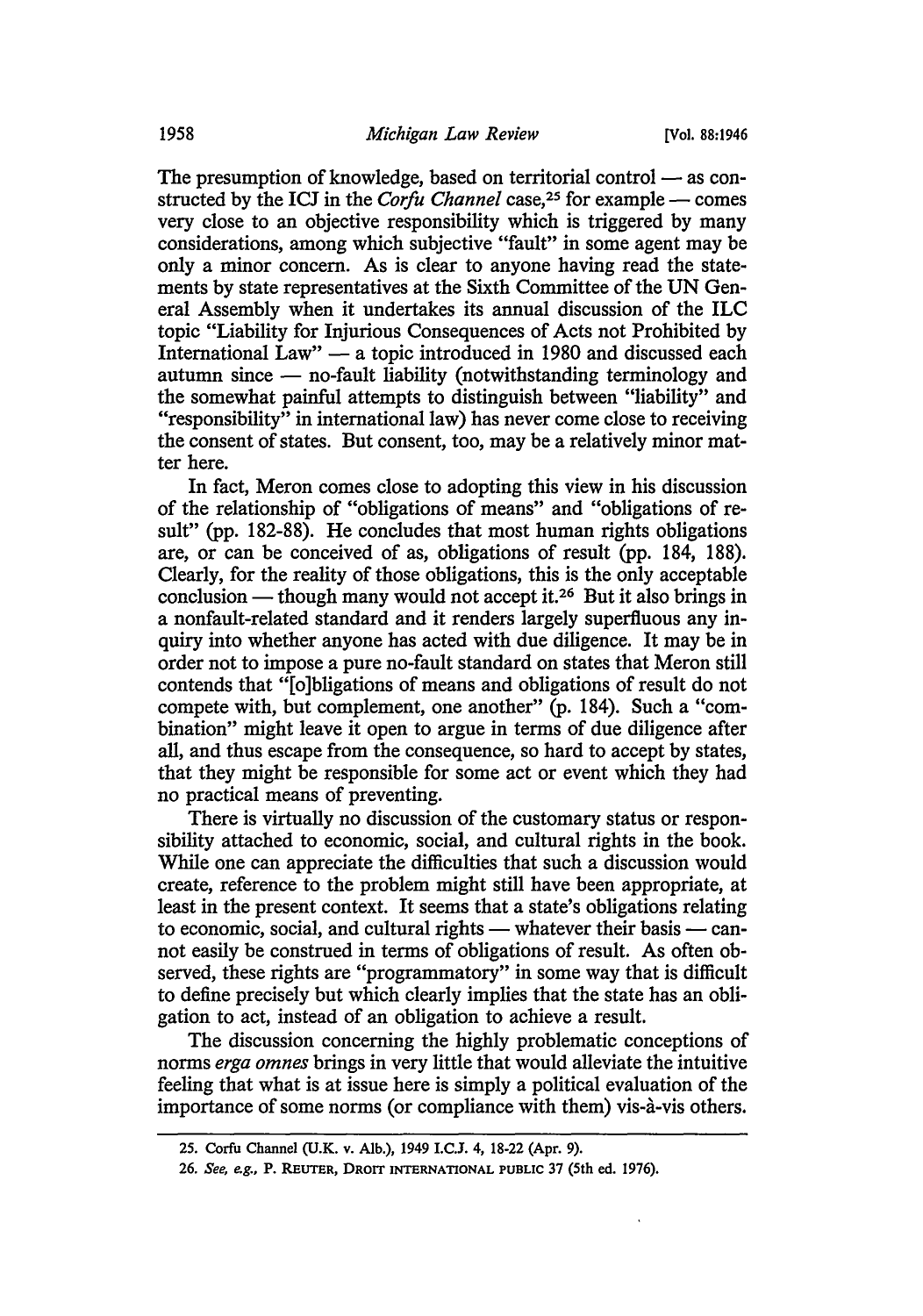(The same can be said of any attempt to distinguish between international crimes and other, "ordinary" offenses.) As Meron correctly notes (p. 210), the distinction, as it appears in ILC drafts, is based on the (naturalistic) assumption that such crimes could be distinguished by their content. This leaves us with very little in the event of inevitable disagreement about such content. Making a preference between two assumptions about the intrinsically heinous character of some act is inevitably a political choice. It is uncertain whether the results of that choice, if made, for instance, through a majority decision at the United Nations, would be very appealing to human rights lawyers.

Meron's discussion of *erga omnes* norms takes up the (highly inconclusive) practice of the International Court of Justice in this respect. He notes that the Court's distinction in the *Barcelona Traction*  case,27 between "basic rights of the human person" and "ordinary" human rights norms is both "conceptually difficult" and "politically contentious" (p. 192). Referring to the U.S. *Restatement of Foreign Relations Law* 28 as well as to draft article 5 of the Second Part of the ILC draft on state responsibility (p. 198) (which establishes the law of human rights as an "objective regime," extending the definition of "injured states" in cases of human rights violations to include all states), he concludes that all relevant human rights norms should be seen as norms which are valid *erga omnes* — *i.e.*, owed not to any particular state but to the international community as a whole. As a result, he asserts, such norms should be capable of being invoked by any state regardless of the usual jurisdictional rule that permits only a state against which or against whose national a violation has taken place to appear as plaintiff (pp. 196-99).

It is difficult to imagine another conclusion on this matter that would be more morally compelling and further removed from the realities of international life than this. It is, to say the least, quite impossible to justify such a view by reference to any international custom  $-$  if by "custom" one means something even remotely connected with an *opinio juris* plus generally conforming practice. States simply do not, in any manner which could be termed "customary," take up violations of human rights in other countries. Neither has judicial practice in any way formally overturned the dictum of the ICJ in the *South West Africa* cases, according to which *locus standi* is not constituted by the fact that all states have an interest in "humanitarian matters."29 Though Meron does argue that "international practice" supports his conclusion (p. 199), he does not mention even one incident of state practice to this effect. The only "practice" he cites is the relevant ILC

<sup>27.</sup> Barcelona Traction (Belg. v. Spain), 1970 I.C.J. 4, 32 (Feb. 5).

<sup>28.</sup> REsrATEMENT (THIRD) OF THE FOREIGN RELATIONS LAW OF THE UNITED STATES § 703 (1987).

<sup>29.</sup> South West Africa Cases (Ethiopia v. South Africa), 1966 I.C.J. 4, 34 (July 18).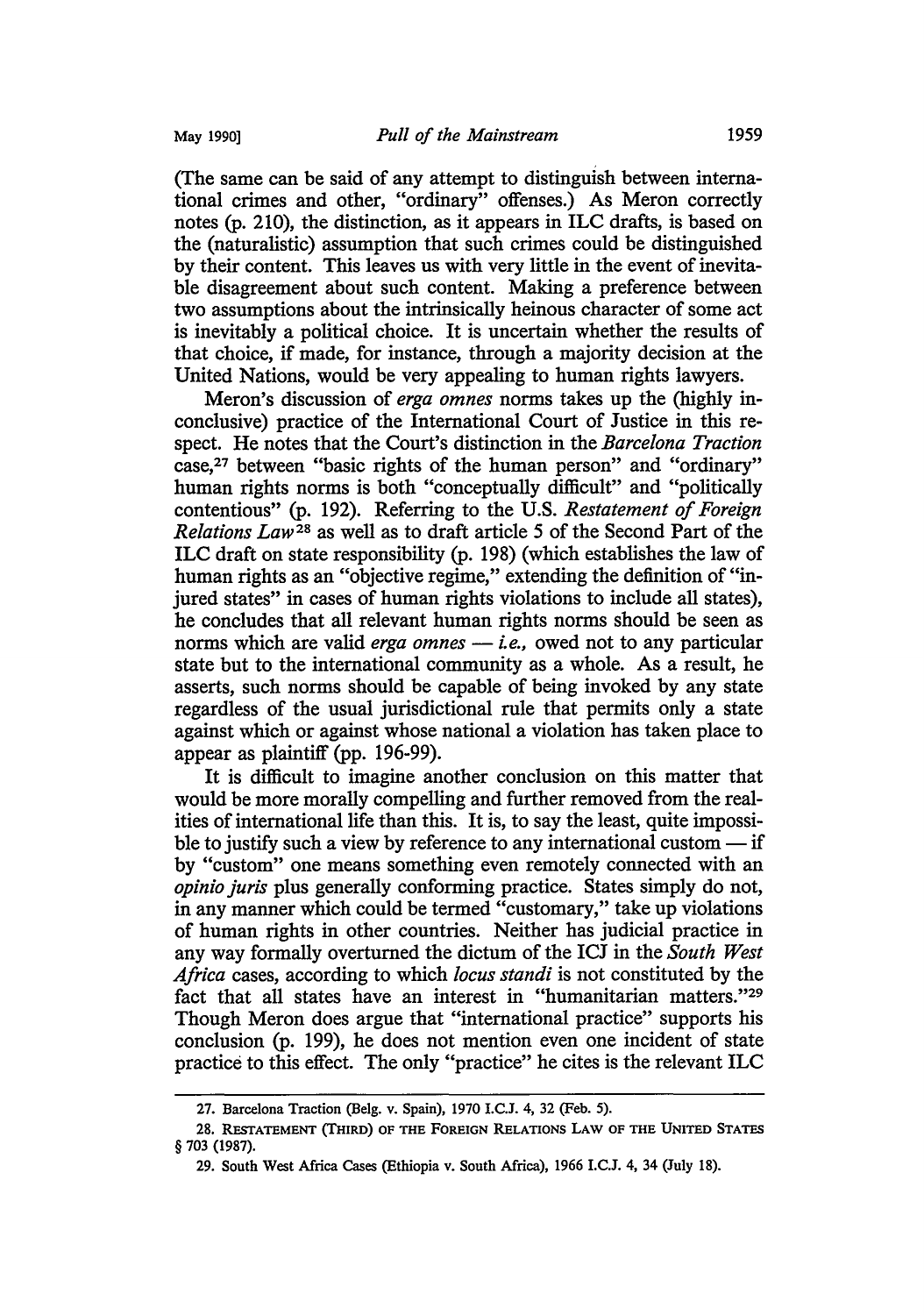draft. Perhaps for this reason, Meron retreats somewhat from his conclusion by noting that "customary law" is "not yet settled" on whether the right to take up violations wherever and against whomever they might take place is restricted only to gross and systematic violations (p. 199). One is left wondering what type of evidence would go to settle the matter. Two facts seem pertinent. On the one hand, states do not grant each other the right to complain to judicial bodies about domestic human rights violations regardless of the nationality of the victims. On the other hand, they do make political protests every now and then, and these are made selectively, based on such factors as political alliances and controversies, inclinations of domestic audiences, and the like.

It would be difficult to accept that states could not criticize or take up in international organs the plight of people struggling against repeated human rights violations, regardless of considerations of nationality or geography. The practice of UN organs, for example, has witnessed a marked reduction in the use of the reservation of matters on "domestic jurisdiction" in article 2(7) of the UN Charter.30 But it is one thing to note and applaud this development and another to argue that states have generally the *right* to ask for judicial determination of the conformity of a practice in some state with a customary standard of human rights. If there existed consensus about a basic customary standard, this suggestion would perhaps not seem too objectionable. In view of the extreme variations of political culture, and economic and technological capacity, however, as well as the range of plausible interpretations about the content and application of any potential basic standard, my fear is that such *actio popularis* would simply mean an attempt to enforce judicially a set of Western values. I have little doubt that strong ethico-political necessities require international lawyers, and others, to condemn oppressive social practices, wherever they might occur. Such practices should be taken into international fora, discussed there, and hopefully eliminated sooner rather than later. But I would hesitate to affirm a right of *actio popularis,*  with all that this implies about the finality and enforcement of the judgment, the creation of a legal culture of pleading human rights in other countries, and other issues. Such an attempt at a shortcut to a world state would too easily become an apology for imperialism.

Similar problems arise in Professor Meron's discussion of the state of necessity and other causes for departing from the assumed customary standard. On the one hand, there exists some practice under the political covenant on this matter, but it is doubtful whether this practice may be generalized as customary. On the other hand, any acceptable conclusion should provide for a set of core rights — however they

<sup>30.</sup> For a detailed analysis, see M. RAJAN, THE EXPANDING JURISDICTION OP THE UNITED NATIONS (1982); M. RAJAN, UNITED NATIONS AND DOMESTIC JURISDICTION (1958).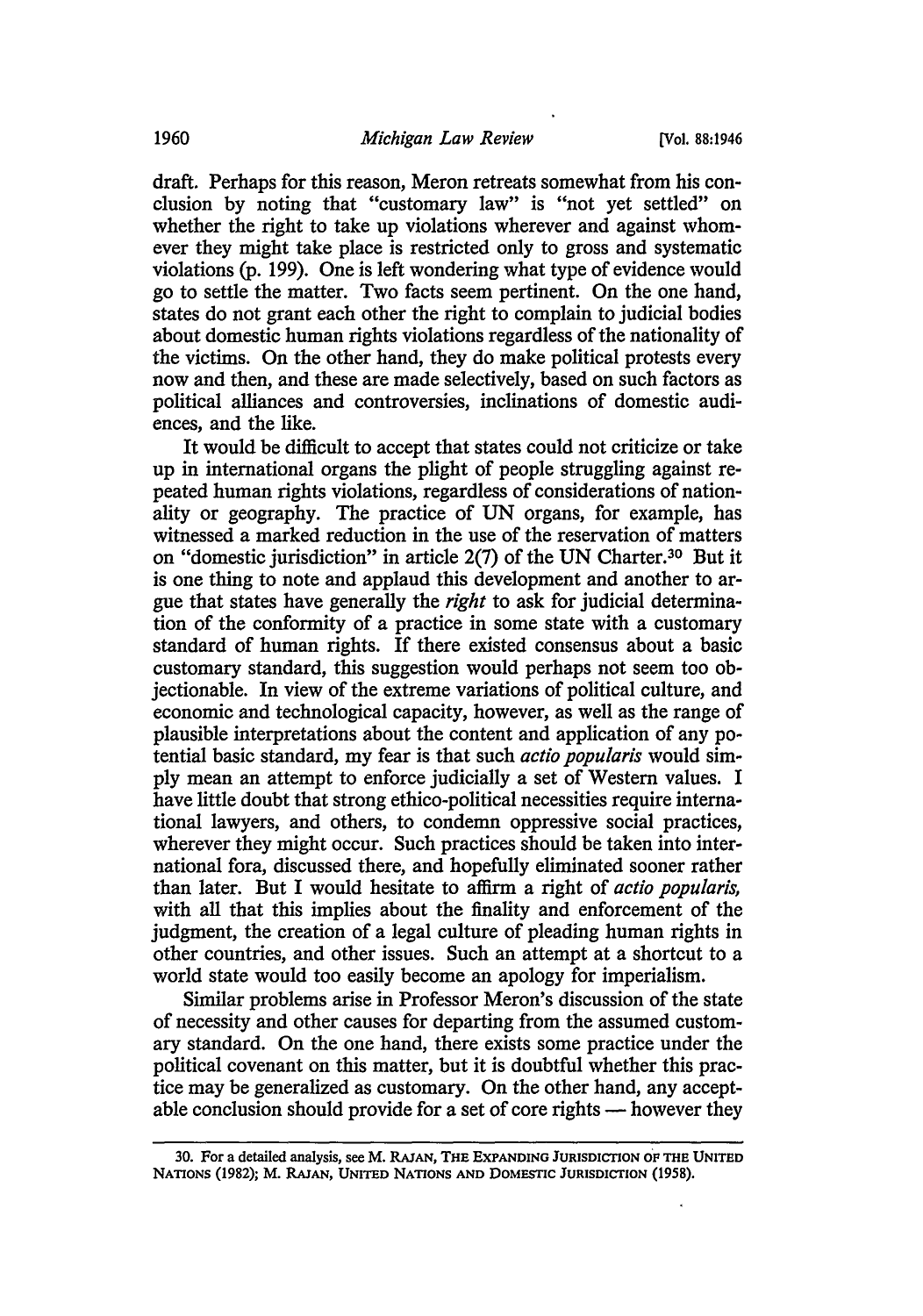are characterized — from which states may not derogate. What these latter norms might be raises the issue of *jus cogens,* a Latin code phrase for making the political distinction between important and less important rights. Meron does not discuss the problem of how  $(i.e., by)$ what "method") to recognize *jus cogens*. But the expressions he uses ("categorical rules," "decisive importance of certain norms and values" (pp. 221, 222)) are far removed from any assumption that these norms might be recognizable by the orthodox twin criterion of custom. The point is that this is a matter of political value: if you and I believe something is so important that it can in no circumstance be derogated, then surely this conviction *is* deeper and more forceful than any conviction about legal validity created by any formal test, and we will feel fully justified in enforcing it as law (if that is the sensible way to enforce it).

#### IV

Professor Meron's work is a solid piece of writing within the mainstream of international legal scholarship. He has taken up an issue which has surprisingly long been neglected by publicists, and he arrives at substantively consoling conclusions: Indeed, some human rights and humanitarian norms may be argued as custom; indeed, these norms may be linked with a regime of responsibility for violations of the respective rights. The conclusions in each specific problem area are just as unsurprising in their final vindication of liberal intuitions. Indeed, which rights are customary is less a matter of formal tests of legal validity than a deference to their ethico-political importance; indeed, "elementary considerations of humanity" and "basic rights of the human person" receive legal protection regardless of whether lawyers come up with any number of precedents to support them; indeed, the more shocking the violation, the more open is the law for allowing responsibility to be triggered. Would any other conclusion have been acceptable, or possible?

Throughout the book, Professor Meron stresses the importance of backing his conclusions with "irreproachable legal methods" (p. 81). He stresses the need for "greater analytical rigour on the part of human rights lawyers" (p. 247). His concern is, obviously, the relative exclusion of human rights specialists from the center of international legal debate - an exclusion grounded in what for the mainstream analytical jurists has appeared to be their uncritical enthusiasm over certain ethico-political principles of doubtful juristic value and their sloppiness in the face of orthodox rule-identification criteria.<sup>31</sup>

<sup>31.</sup> A similar concern has been expressed by some political theorists who have wished to develop a more analytical *(le.,* substantively empty) approach to current international human rights discourse. Especially relevant is J. DONNELLY, UNIVERSAL HUMAN RIGHTS IN THEORY AND PRACTICE (1989).